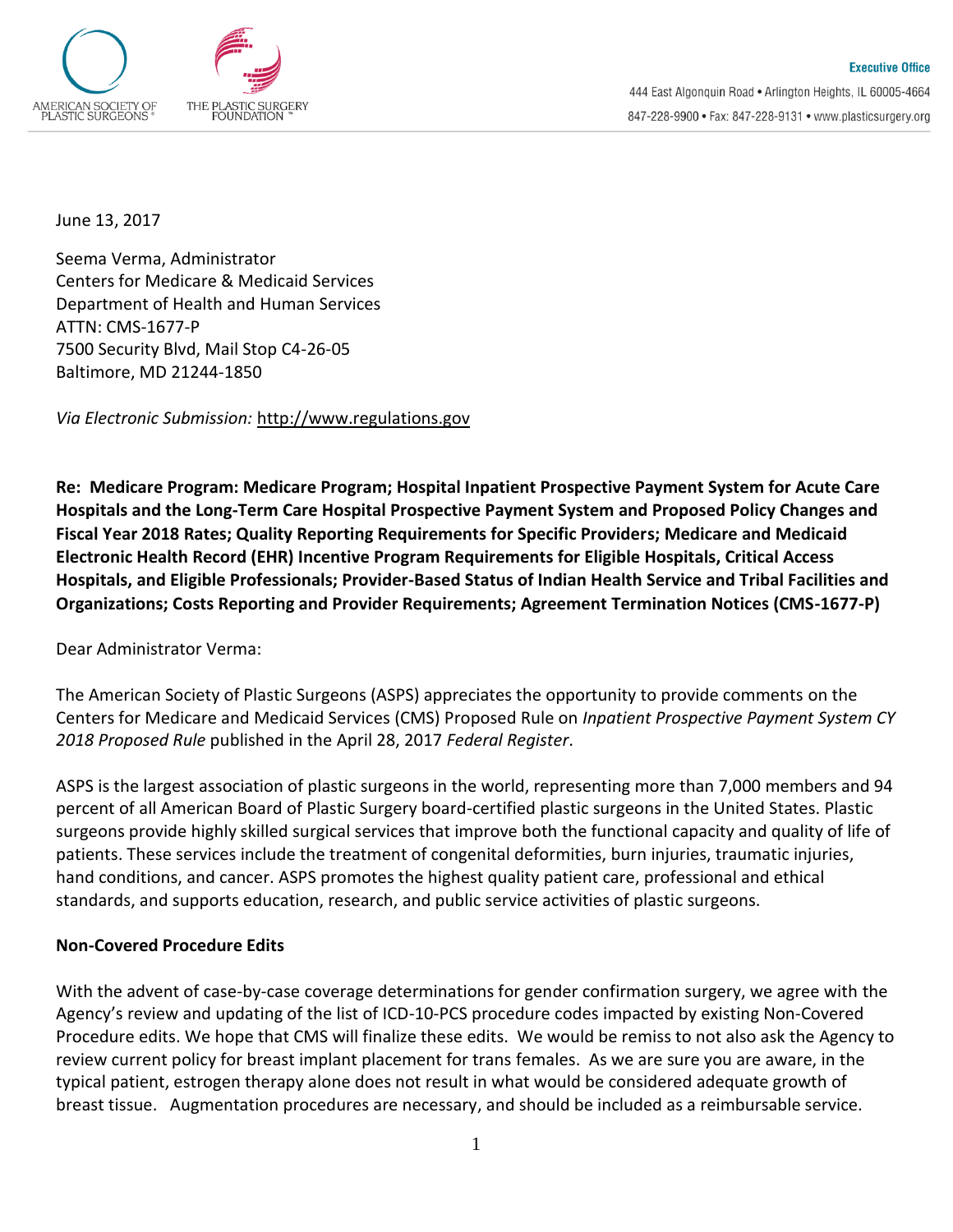We would encourage CMS to review the nuances of CPT coding for breast prosthesis, and adjust existing policy that excludes augmentation mammoplasty (CPT 19325) as a covered service for MtF patients undergoing gender confirmation surgery.

## **Proposed Changes to Surgical Hierarchies**

The Agency is proposing to move MS-DRG 614 and 615 (Adrenal and Pituitary Procedures with CC/MCC and without CC/MCC respectively) above MRS-DRGs 622, 623 and 624 (Skin Grafts and Wound Debridement for Endocrine, Nutritional, and Metabolic disorders, with MCC, with CC and without CC/MCC respectively) in the surgical hierarchy rankings within the MS-DRG GROUPER software to address an *individual* issue brought forward by a participating hospital. Based on the way in which a secondary procedure of using fat to resolve a defect post benign pituitary gland removal is reported, the MS-DRG assignment can dramatically change.

ASPS recognize the current GROUPER methodology may occasionally result in the assignment of a lower DRG when multiple procedures are performed during the same hospital stay, but reminds the Agency that MS-DRGs 622, 623, and 624 are linked to a multitude of graft and debridement procedures. We respectfully request the Agency provide an opportunity for more discussion and to also produce additional data for those surgical specialties that may be affected by sequencing changes to the above MS-DRGs in the GROUPER. ASPS is extremely concerned that the proposal put forward is made on the basis of just one clinical scenario and believe CMS should ensure a more thorough analysis of the potential impact of such a change prior to adjusting existing GROUPER logic.

# **Accounting for Social Risk Factors**

In response to the Agency's request for feedback on whether they should account for social risk factors in the Hospital Value-Based Payment Program (HVBP), ASPS shares the following:

We concur with the strategies and considerations outlined by the Office of the Assistant Secretary for Planning and Evaluation (ASPE) for the HVBP in its December 2016 report, *Social Risk Factors and Performance Under Medicare's Value-Based Payment Programs*. Similarly, we agree with findings described in the National Academies of Sciences Engineering and Medicine's report, *Accounting for Social Risk Factors in Medicare Payment*, which describes five social risk factors that are conceptually likely to be of importance to health outcomes of Medicare beneficiaries. The report also includes health literacy as another important risk factor which we would support.

ASPS maintains that adding social risk factors into the current risk adjustment formula offers the potential for better calibration of hospital scores and removes incentives to discourage treatment of patients who might negatively impact a hospital's performance score. This should positively impact patient access to care, as hospitals would no longer be financially rewarded for treating only patients it believes will positively impact its performance on quality and cost metrics. In addition, by providing hospital readmission rates organized by hospital patient mix using patient characteristics, patients would have access to additional information that may assist them in choosing where to seek care.

Finally, we encourage the Agency to reconsider the use of a three-year look back period historically used to calculate readmission rates as it moves forward with changes to this program. We'd also ask the Agency to be mindful of unintended consequences, such as increased reporting burdens, when implementing changes.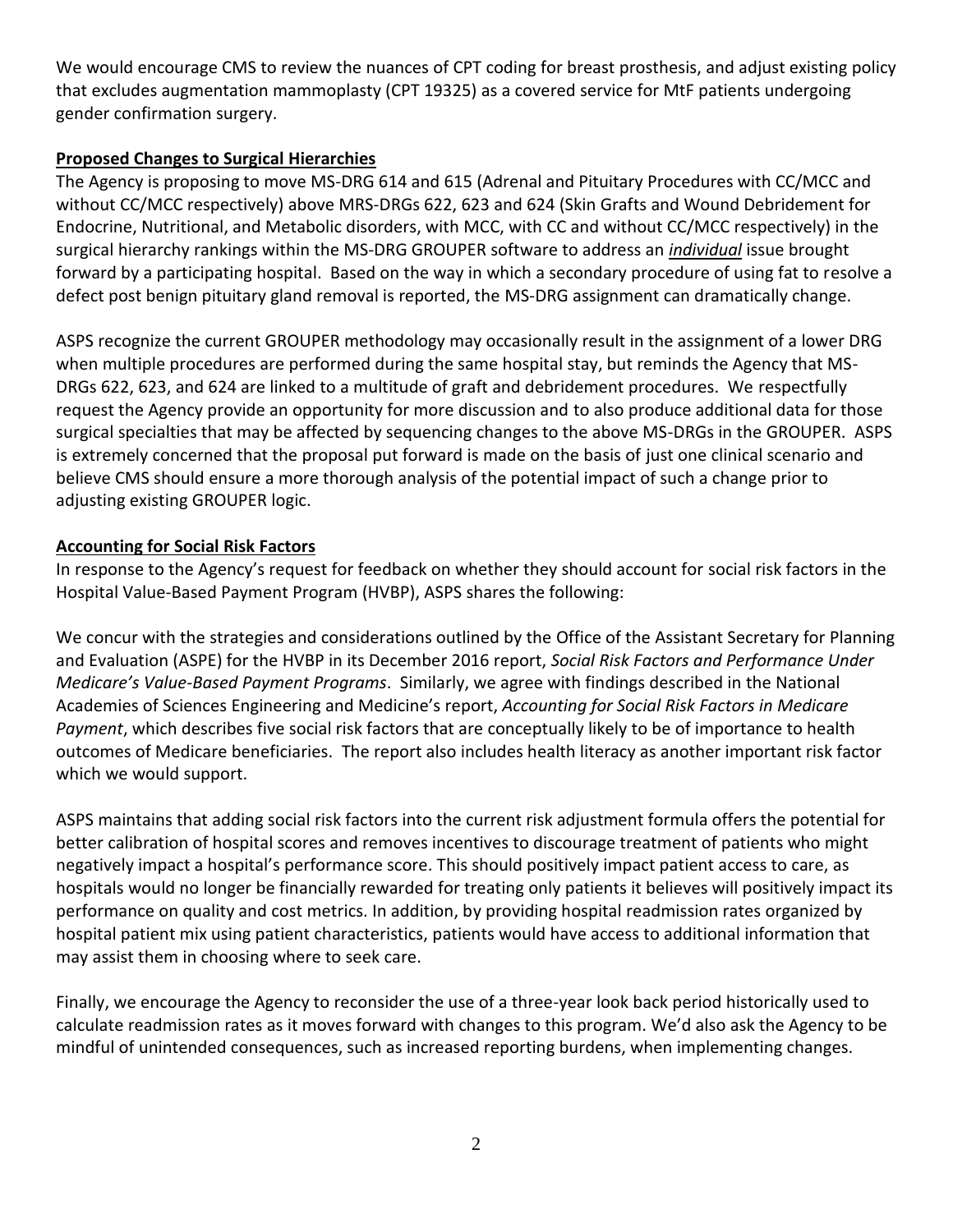### **Physician Owned Hospitals**

In this rule, the Agency is seeking public comment on the appropriate role of physician-owned hospitals in the delivery system, and how the current scope of, and restrictions on physician-owned hospitals affect healthcare delivery. Additionally, the Agency is seeking comments on the impact current policies have on Medicare beneficiaries.

Under Section 6001 of the Affordable Care Act, restrictions were placed on physician-owned hospitals (POHs). ASPS understands the concerns that prompted those restrictions, but gently reminds the Agency that POHs have been shown to provide high-quality care. Of note, and for the fifth year in a row, a POH was recognized as first in the nation under the Agency's 2017 payment year of the Value-Based Purchasing program, which rewards hospitals for delivering high quality care, adhering to best practices and improving the patient experience.

ASPS believes there is a place for POHs in the medical community's efforts to enhance care coordination and promote new healthcare delivery models and respectfully requests the Agency implement policies that complement current and future legislative proposals that might repeal bans on the growth and expansion of POHs.

# **Inclusion of the Quality of Informed Consent Documents for Hospital-Performed, Elective Procedure Measures**

In an effort to promote more valuable care and expand the pool of measures that aim to improve patient safety, the Agency is suggesting a new measure to incentivize hospitals to improve the informed consent process for elective procedures. The list of qualifying procedures is broad, capturing 10 medical specialties and various levels of surgical invasiveness. In response to the request for feedback, ASPS can share the following:

We understand this measure was developed in conjunction with feedback from patients and patient advocates. However, based on the paucity of information provided in this rule, the process does not appear to have included significant input from the hospital or physician community. This oversight is concerning, especially since the Agency has indicated their long-term goal is to create measures focusing on shareddecision making.

As the Agency is most certainly aware, most often the informed consent discussions between a patient and surgeon occurs well in advance of any document review and signature in the hospital setting. ASPS offers its members access to an informed consent product, with documents that have been actively used for decades and modified as time has progressed. These materials represent the "best practice" model for elective plastic surgery procedures. We routinely encourage our members to include an informed consent discussion with their surgical patients pre-operatively, and we agree that the process can improve both patient comprehension and satisfaction.

However, without additional clarification from the Agency on how the physician's informed consent process can and should augment the hospital informed consent process, we have serious concerns with the potential for unintended consequences a measure such as this will create. Particular concerns include the amount of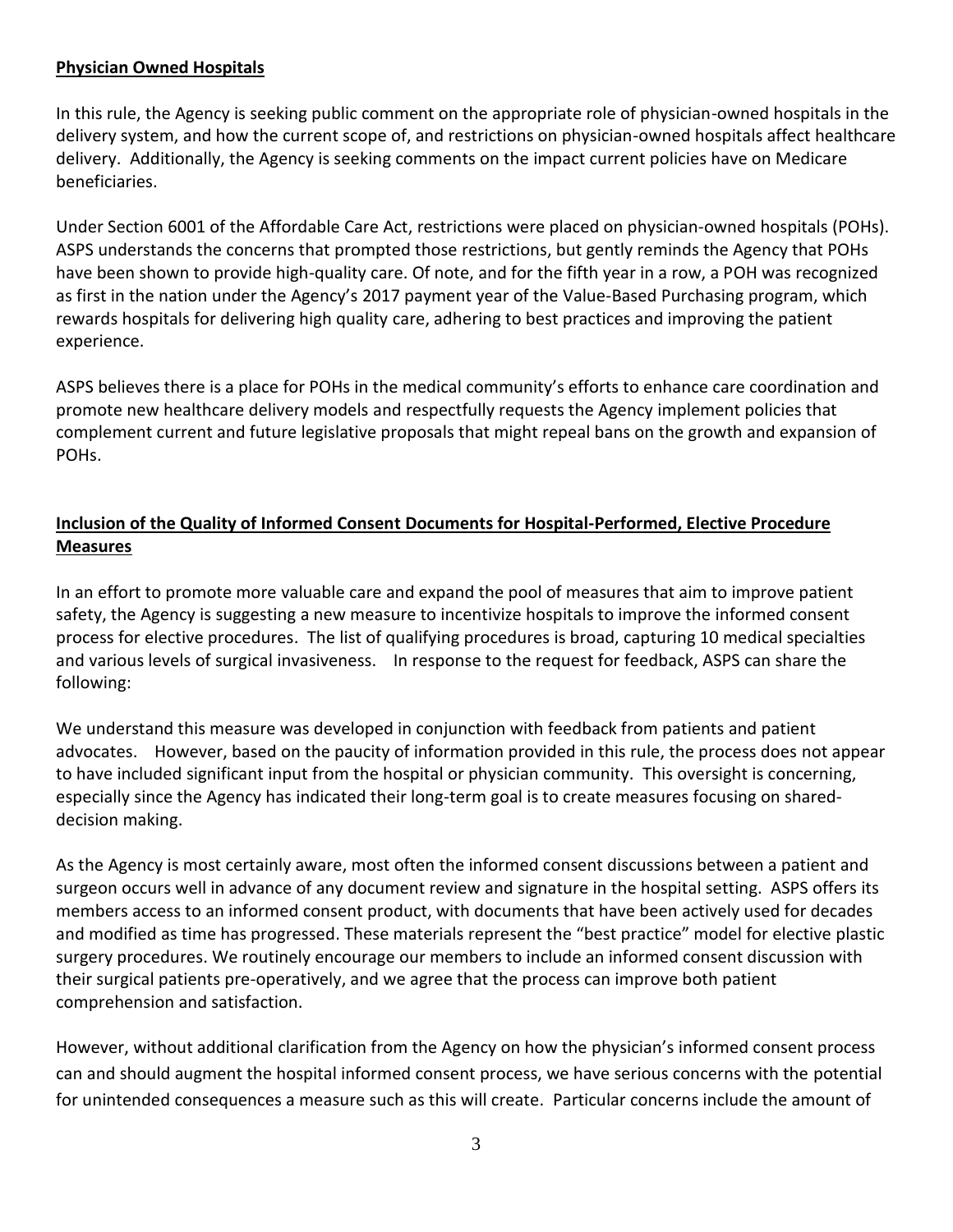time necessary to comply, waiting periods, seemingly unresolvable differences between volume of information desired to present and desire to limit volume of actual printed materials, reliance on written materials when it is known that many patients do not have sufficient literacy, and the impact of these mandates on interpreter services.

Additionally, ASPS is concerned that the administrative burden to coordinate informed consent activities will be especially difficult for those surgeons who do not have access to interoperable medical records. We are concerned this policy could delay not only start times, but also the date for an elective procedure. Canceled procedures may result in undue hardships to the patient, some of whom have traveled long distances.

In order to improve outcomes, we would expect a measures such as this to also require process improvement activities. Specifically, after the first round of evaluation, trained staff, ideally nurses, would be needed to provide education, with real time monitoring and continued feedback. Each hospital would need staff specifically trained to review consents prospectively, get in touch with doctors for clarifications, and make corrections. We are hopefully the Agency's final set of training materials will include process improvement activities.

Most importantly, we are concerned with the large scope of this measure. In beta testing, the Agency recognized most hospitals received low performance scores, citing "quality" as the reason for the findings. If the Agency moves forward with its plan to calculate the scores for a representative sample of *all* informed consent documents at facilities, regardless of the number of beds or the number of specialties provide care at that facility, we worry that even with "comprehensive standardized testing" the process will be anything but effective and efficient. As such, we encourage CMS to reconsider the number of specialties as well as the volume and range of services included in the first year of any informed consent measure, and to provide ample education and training well in advance of its launch.

## **Electronic Health Records (EHRs)**

## **Electronic Clinical Quality Measures (eCQMs)**

While we realize the eCQM proposals are directed at easing the burden for the Inpatient Quality Reporting (IQR program) and not the Meaningful Use program, we would like to thank CMS for the work it has done to lessen the burden of reporting eCQMs by decreasing the number of measures a hospital must report and reducing the number of calendar quarters for which data must be submitted for CY2018. This move provides better alignment with the EHR Incentive, and we encourage CMS to finalize this provision.

## **Certification Requirements for 2018**

We appreciate that CMS is working with ONC to monitor the deployment and implementation status of EHR technology certified to the 2015 Edition, and that, if the Agency identifies a change in the current trends and significant issues with the certification and deployment of the 2015 Edition, it will consider flexibility in 2018. We do not believe vendors or providers will be ready to move to 2015 Edition technology and the requisite Stage 3 measures. Therefore, we strongly encourage CMS to finalize the